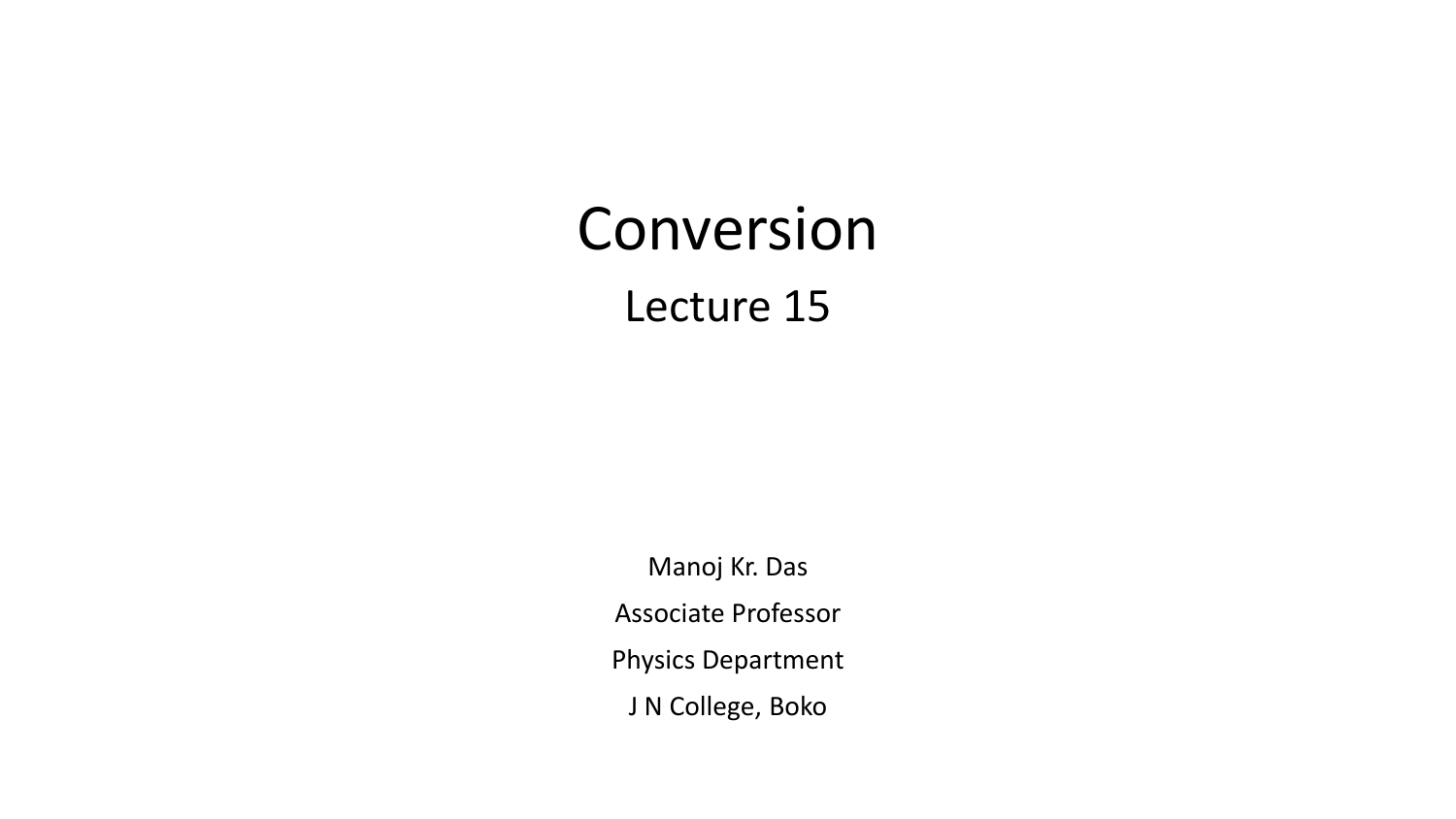#### **Conversion:**

In general, most of the information is analog in nature, where a digital quantity can have only discrete values which are expressed in a digital code. There are three steps as –

Conversion analog input into digital form

Processing the digital information

Conversion the digital output to analog form

Physical Variable  $\rightarrow Measuring$  Device  $\rightarrow ADC$  $\rightarrow$  Digital Processing  $\rightarrow$  DAC  $\rightarrow$  Controller of Physical Variable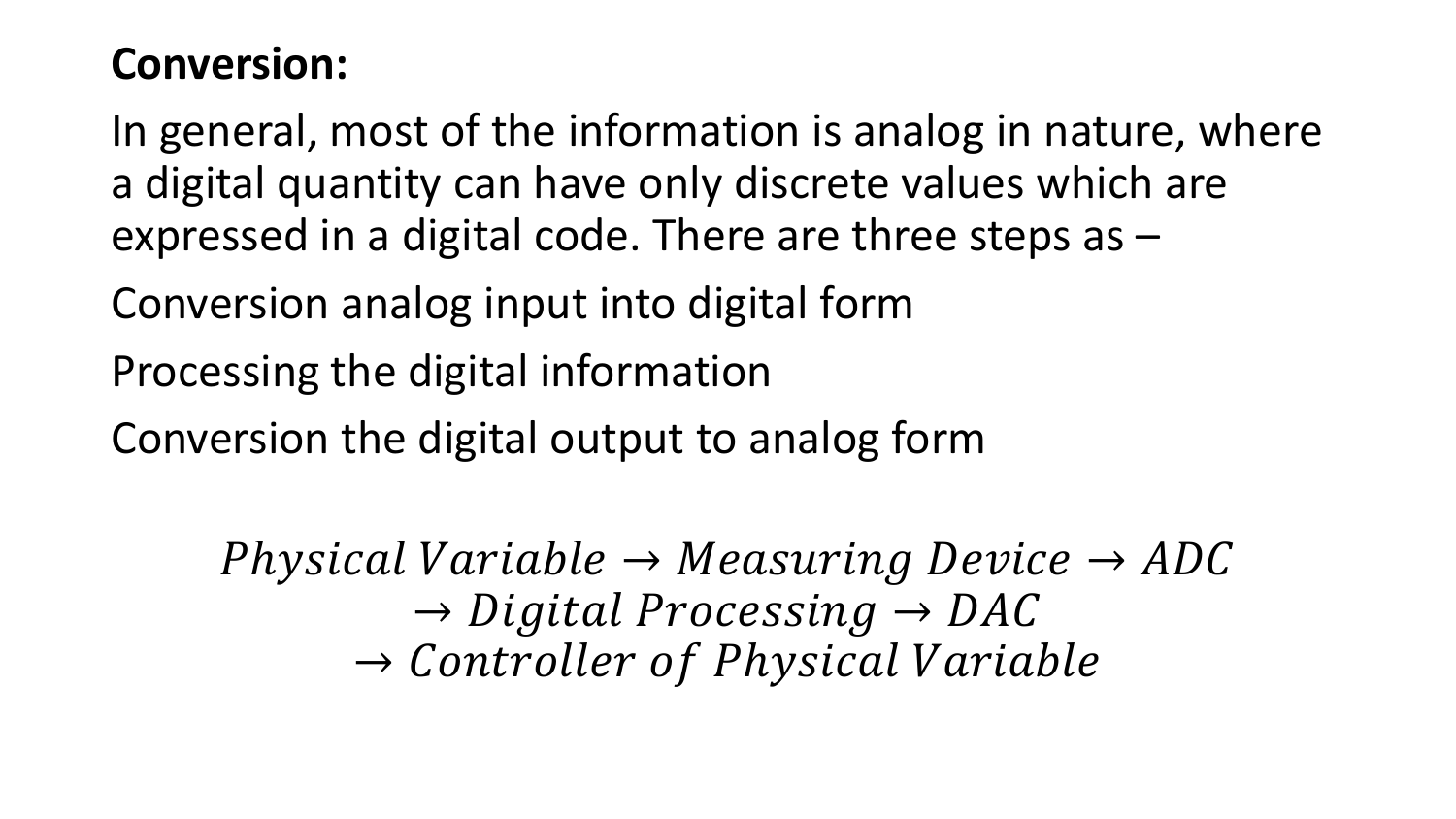## **Digital to Analog Conversion(DAC):**

It is the process of converting a value in digital code in binary coded decimal system (BCD) into a voltage or current proportional to digital value. . It is also called decoding device.

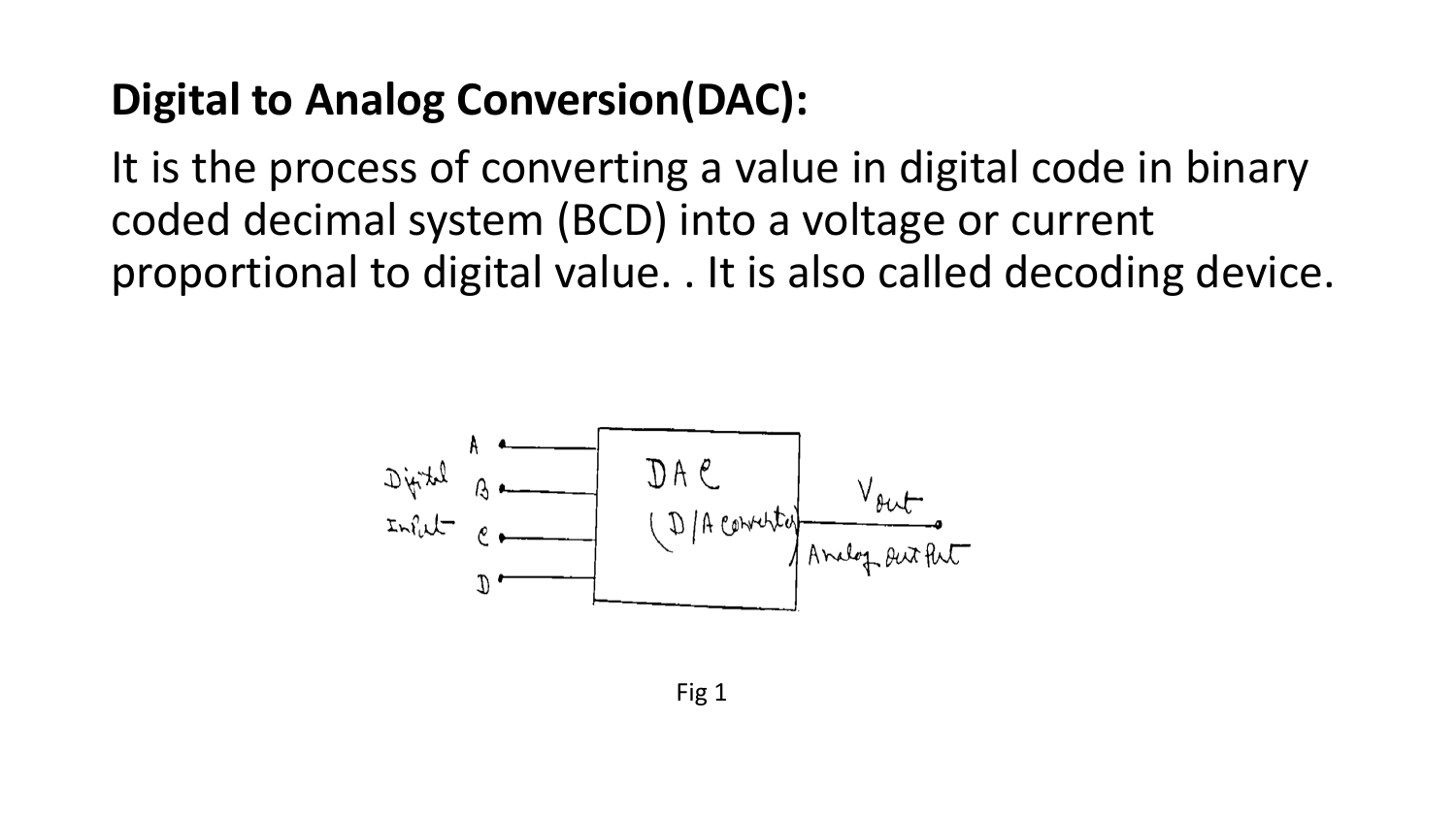Here A, B, C, D are digital inputs of either 0 or 1. There are  $2<sup>4</sup> = 16$  possible combinations of inputs. For each input like 0000, 0001, …..,1111, the DAC gives a unique value of voltage or current as output.

> The analog output  $\propto$  Digital input Analog output  $= K \times Digital$  input

Where  $K$  is constant of proportionality and is constant for a given DAC.

Actually the output of a DAC is not a true analog quantity, because it can take only specific values. But by increasing the number the input bits, the number of possible output values can be increased and the step size which is the difference between two successive output values can be reduced.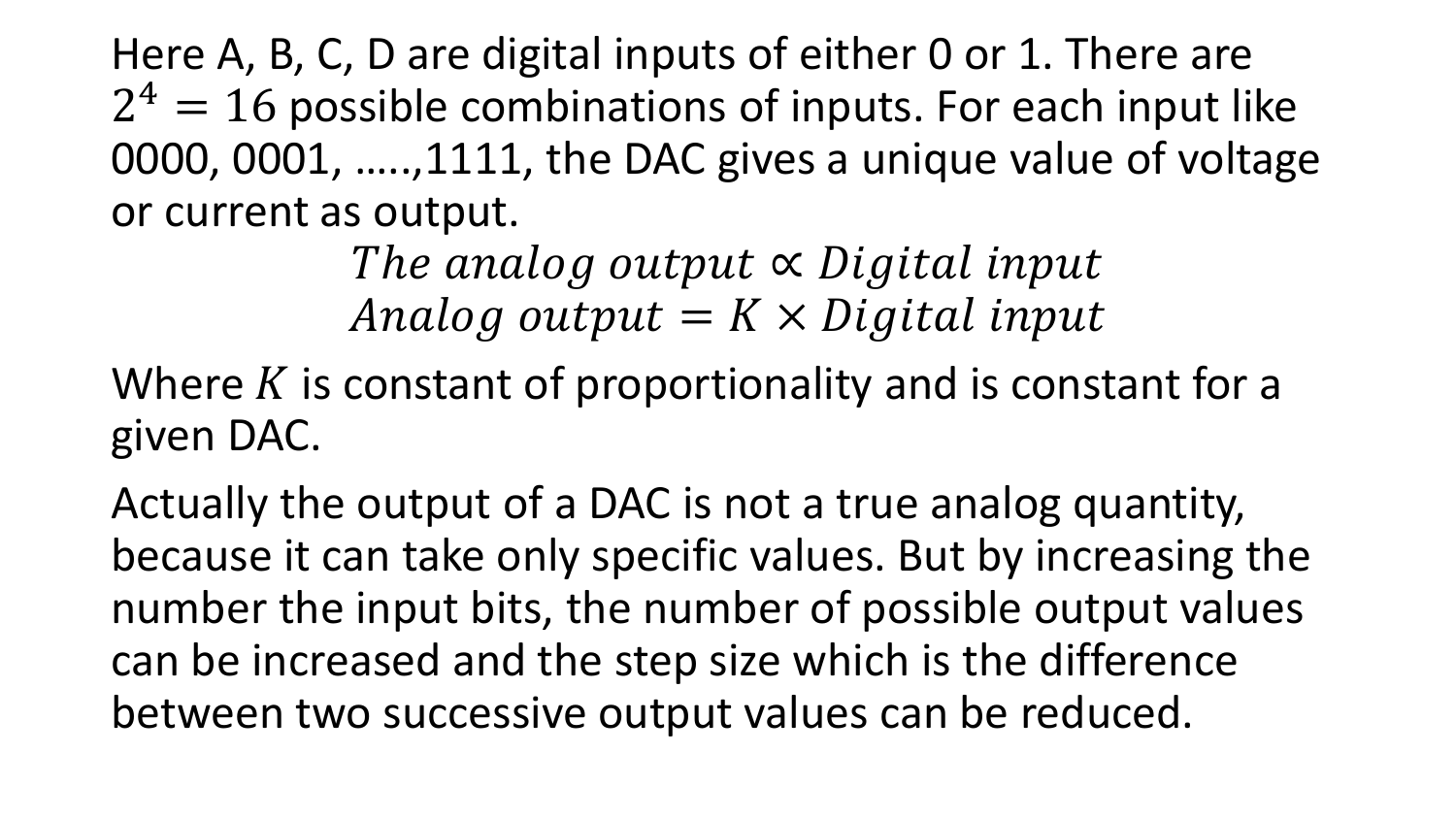Then the output will be more closer to the analog quantity. The following *figure 2* shows the output form of a DAC.

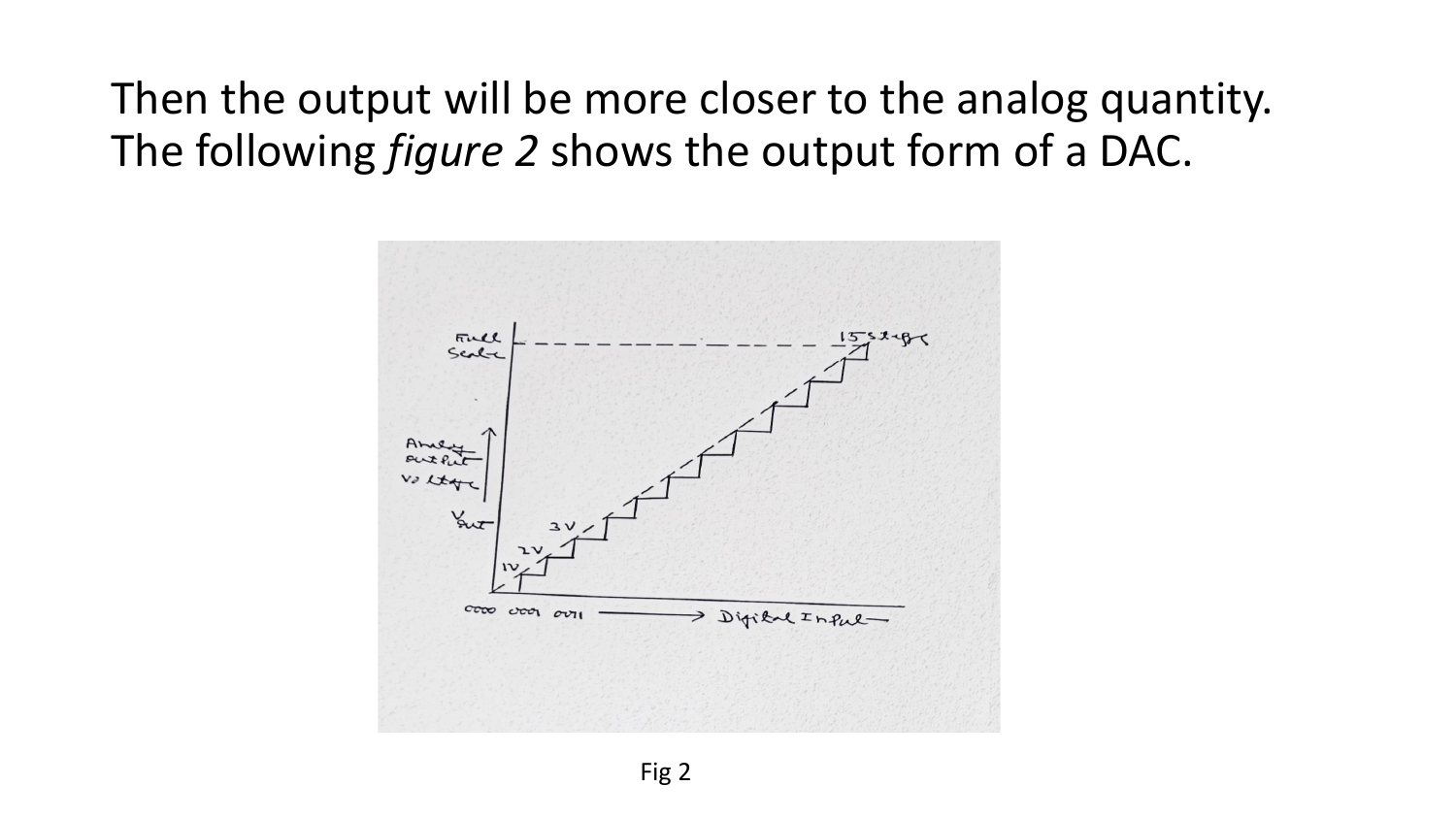#### **Parameter of DAC:**

## **Resolution**

The resolution or step size of a DA converter is defined as the smallest change that occurs in an analog output due to change in the digital input.

The resolution of a DAC is also defined as the reciprocal of the number of discrete steps in the full output of DAC. It is also the size of jumps in the staircase wave form. The step size is the change in  $V_{out}$  as the digital input value is changed from one value to the next.

For  $n$ -bit DAC, the number of different levels will be  $2^n$  and hence number of steps will be  $2^n - 1$ .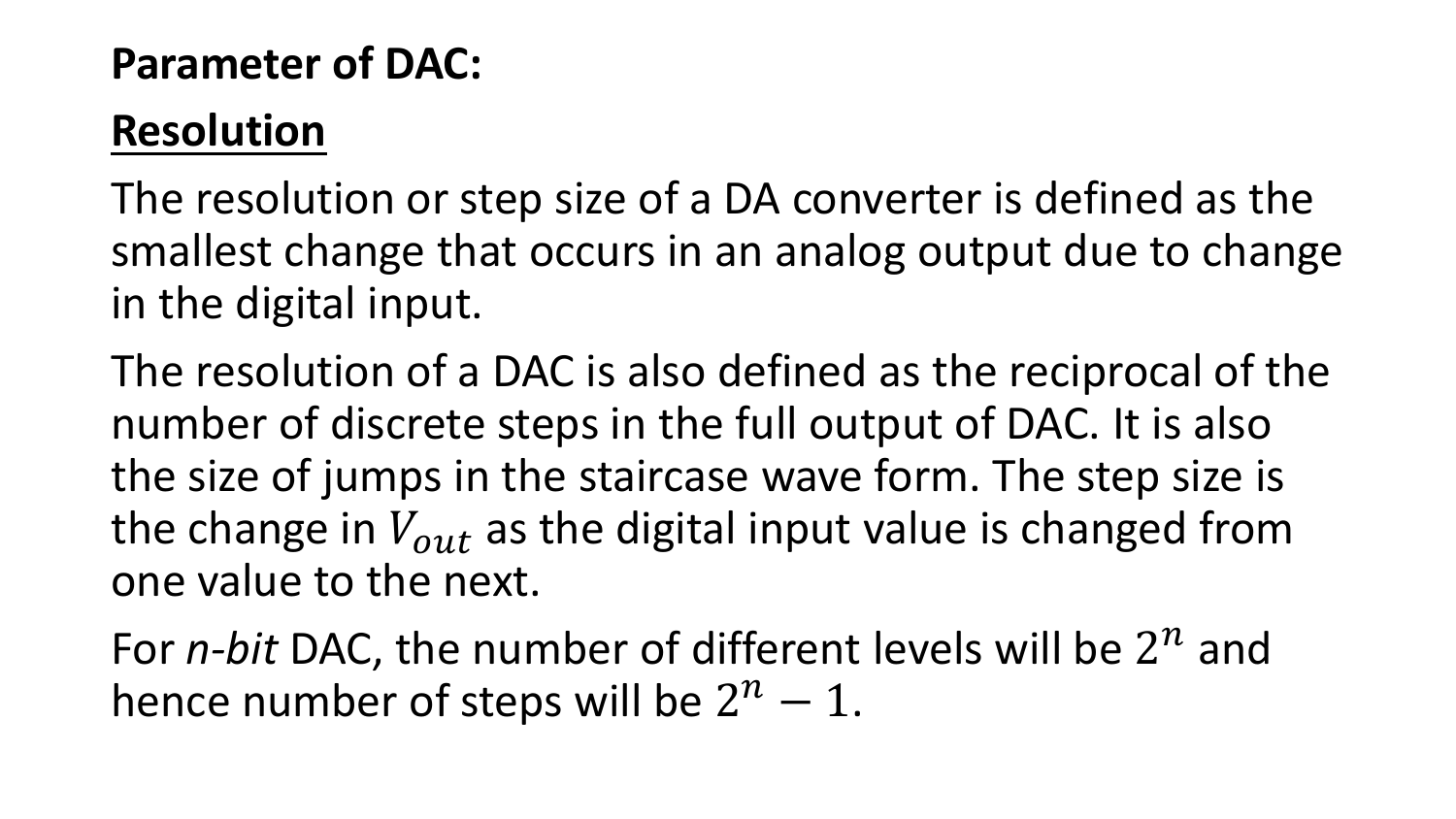Thus

$$
Percentage\ of\ resolution = \frac{1}{2^n - 1} \times 100\%
$$

The greater the number of bits, more will be number of steps and smaller will be the steps size and the system is said to have better resolution. But with more number of input bits the DAC becomes more expensive.

#### **Accuracy**

The accuracy of DAC is defined in terms of full scale error and linearity error. Full scale error of a DAC is maximum deviation of the output value of DAC from the ideal output value expressed as a percentage of full scale. The linearity error is the maximum deviation of the analog output from the ideal output.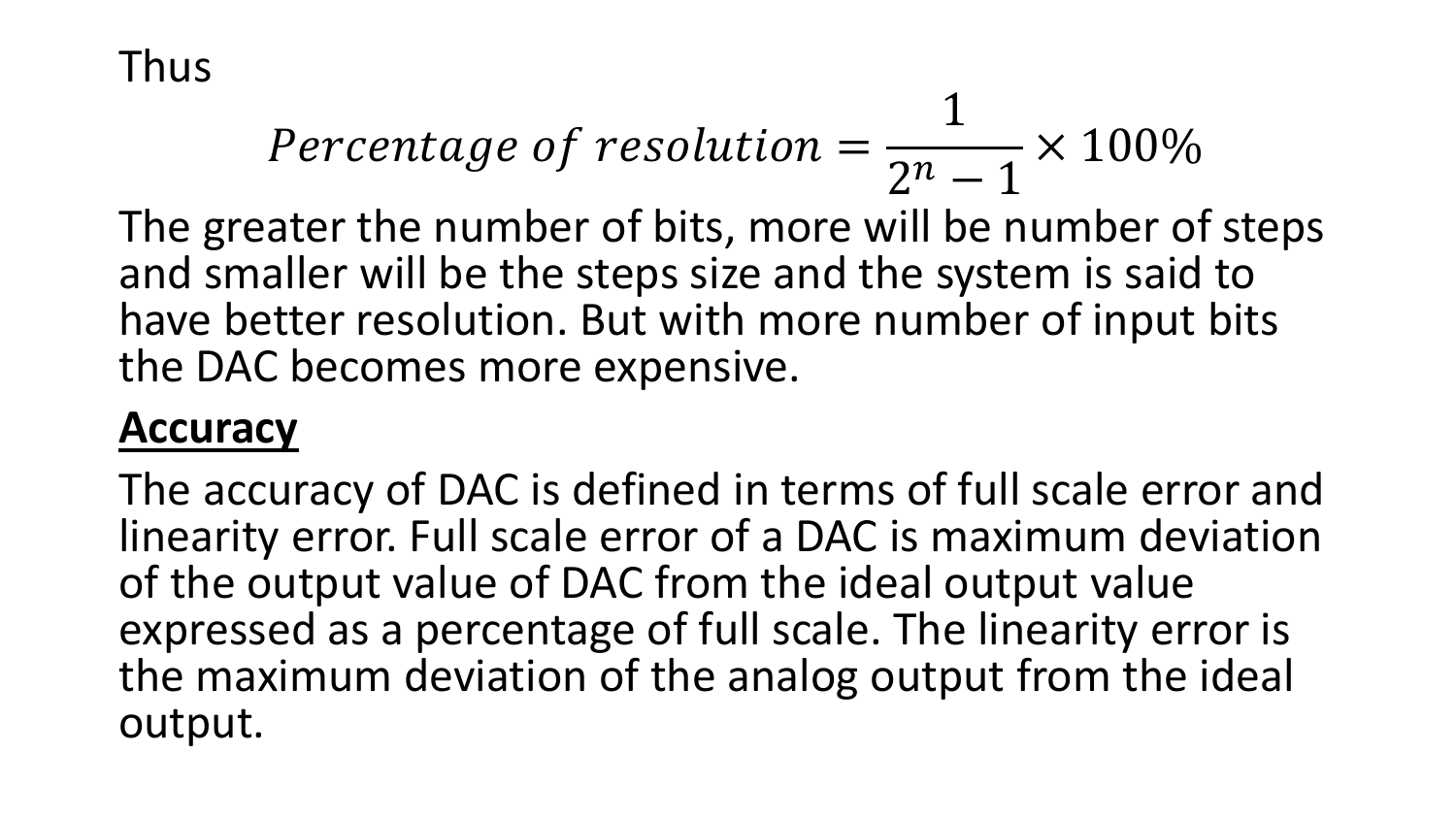## **Binary Ladder or R-2R Ladder DAC:**

This type of DAC uses a ladder network of series parallel combination of two resistors of vales of R and 2R. The following figure shows the R-2R ladder DAC having 4-bit digital input.

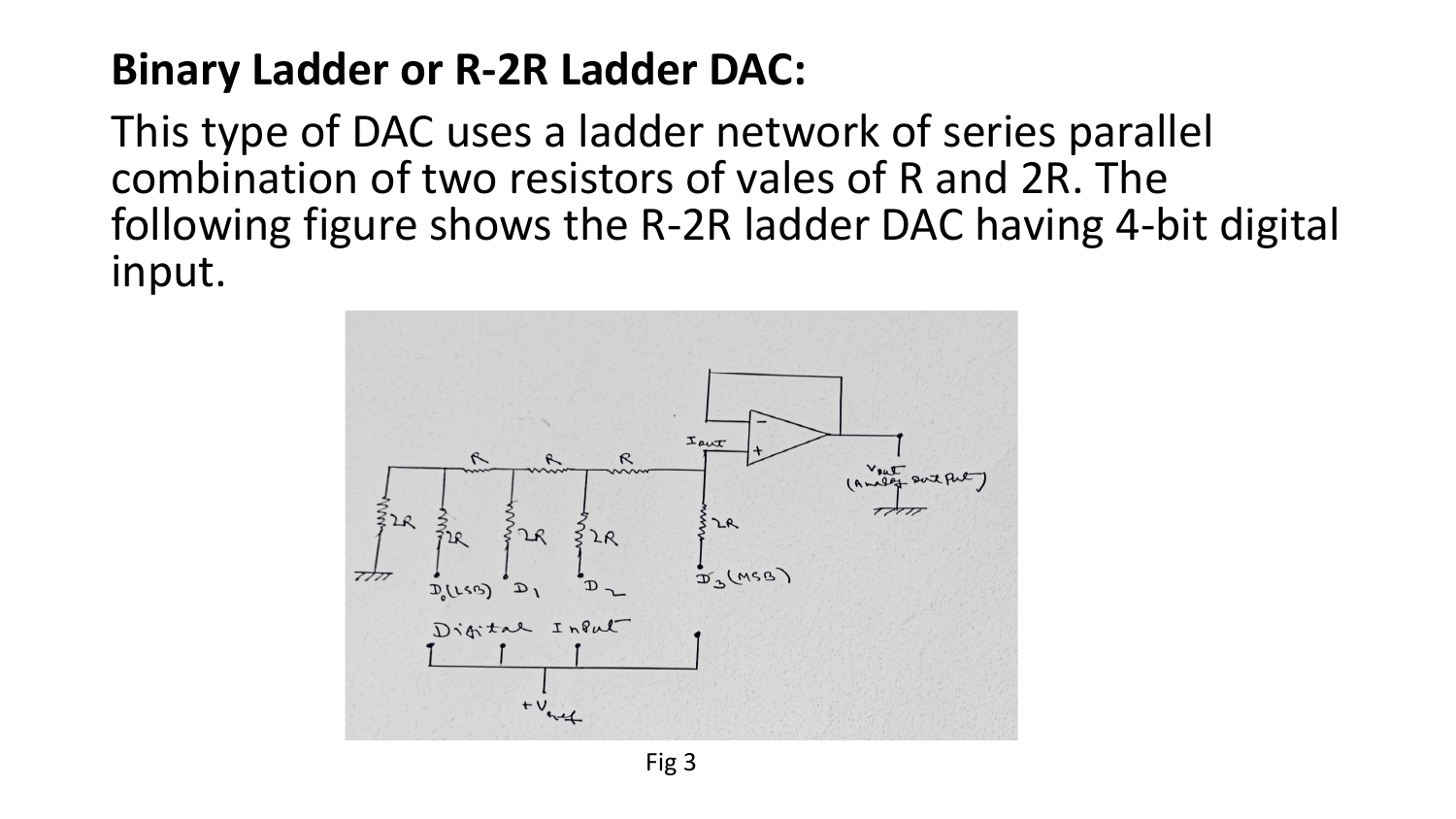The output current  $I_{out}$  depends on the digital inputs  $D_0, D_1, D_2$  and  $D_3$ . This current then flows through an OPAMP that acts as current to voltage converter and to give  $V_{out}$ .

The analog output voltage  $V_{out}$  is proportional to the digital input given by the

$$
V_{out} = \frac{D_0 \times 2^0 + D_1 \times 2^1 + D_2 \times 2^2 + D_3 \times 2^3}{2^4} V_{ref}
$$

In general

$$
V_{out} = \frac{D_0 \times 2^0 + D_1 \times 2^1 + \dots + D_{n-1} \times 2^{n-1}}{2^n} V_{ref}
$$

It means for more digital inputs, more steps will be there using more sections of ladder network and better will be resolution.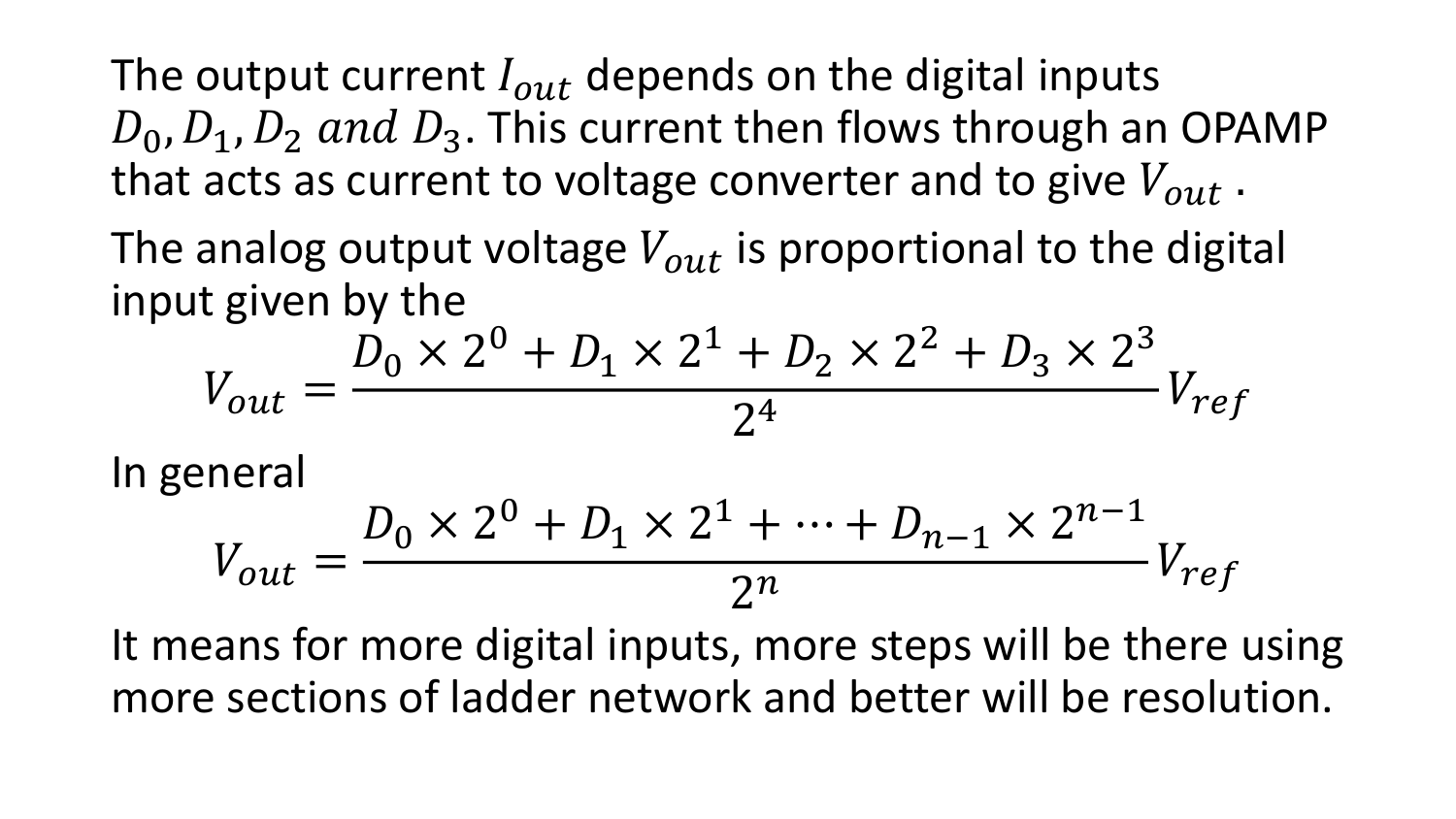But cost of DAC will be increase. Voltage resolution for n-stage ladder network will be  $\frac{V_{ref}}{2n}$  $\frac{re_j}{2^n}$ .

#### **Weighted-Resistor DAC:**

In weighted-Resistor type DAC, the OPAMP is used to produce a weighted sum of the digital inputs in which the weights are proportional to the weights of the bit positions of inputs.

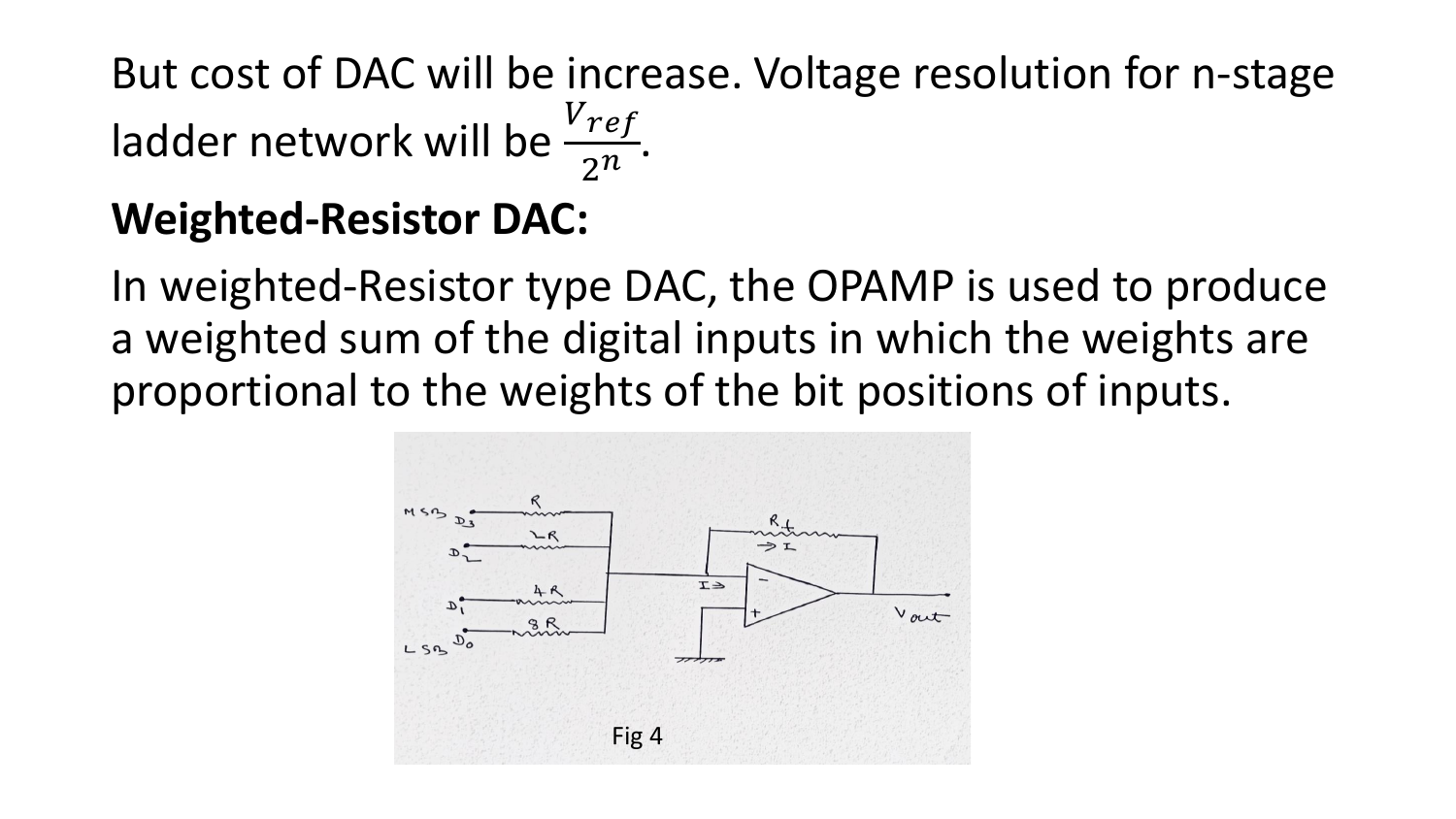In this DAC , OPAMP is connected as an inverting amplifier and hence each input is amplified by a factor equal to the ratio of the feedback resistance divided by the resistance to which it is connected as shown in figure . The most significant bit (MSB)  $D_3$ amplified by  $\frac{R_f}{R}$  $\overline{R}$ ,  $D_2$  is amplified by  $\frac{R_f}{2R}$ 2R ,  $D_1$  is amplified by  $\frac{R_f}{4R}$  $4R$ and  $D_0$ , the least significant bit (LSB) is amplified by  $\frac{R_f}{8R}$ 8 .

The inverting terminal of the OPAMP acts as a virtual ground. Since the OPAMP adds and inverse

$$
V_{out} = -\left(D_3 + \frac{D_2}{2} + \frac{D_1}{4} + \frac{D_0}{8}\right) \times \frac{R_f}{R}
$$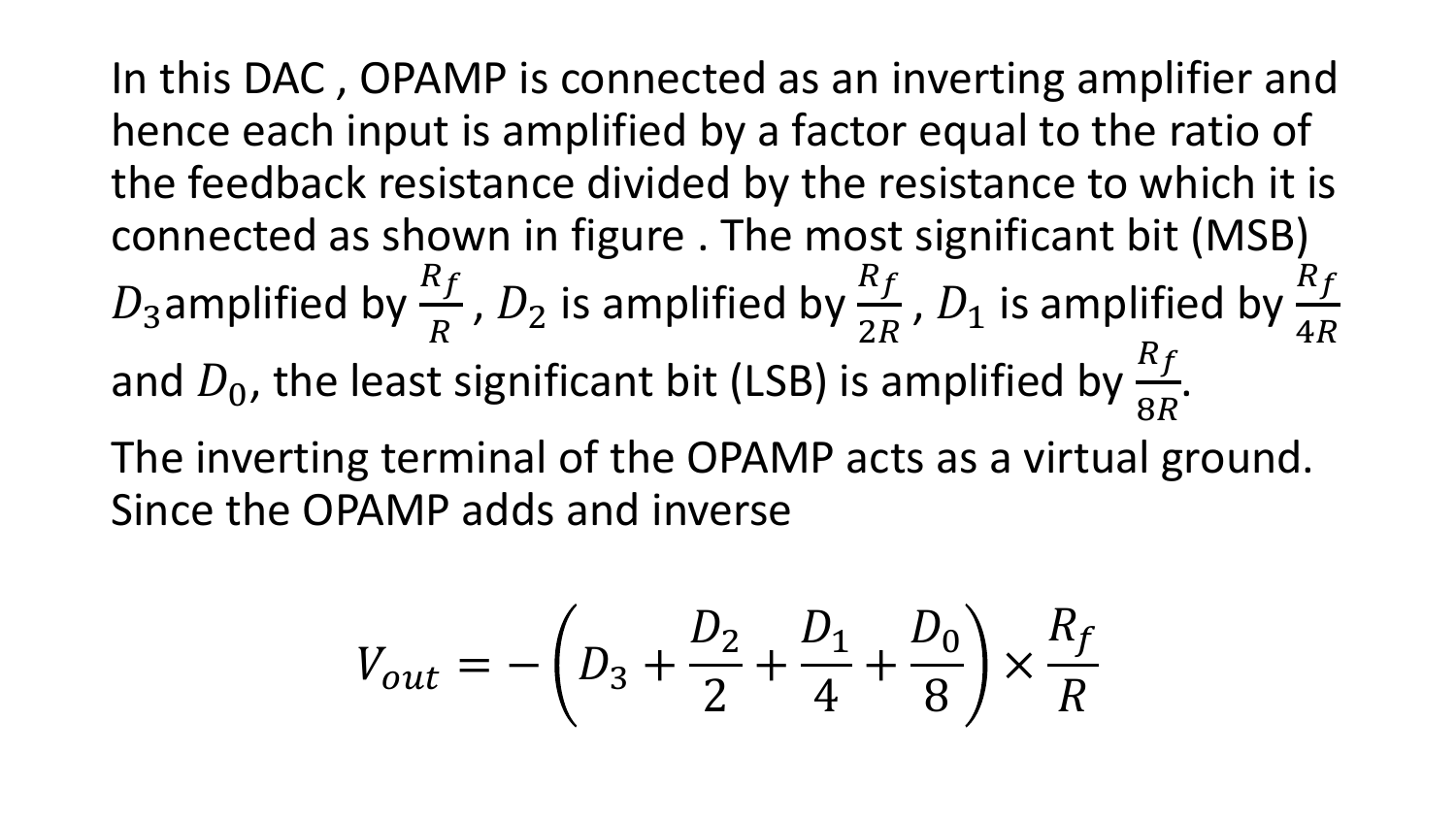The disadvantage of this type of DAC is that a different valued precision resistor has to be used for each bit position of the digital input and there will be a large difference in resistor values required for LSB and MSB. It is also important that resistor for MSB should be able to handle larger current than that of LSB.

## **Analog to Digital Converter ( ADC):**

In this converter  $V_{in}$  and  $V_{ref}$  are the analog input voltage and reference voltage where  $D_{out}$  is the n-bit digital output. Therefore analog to digital converter (ADC) produces a digital output that a proportional to the value of input analog system.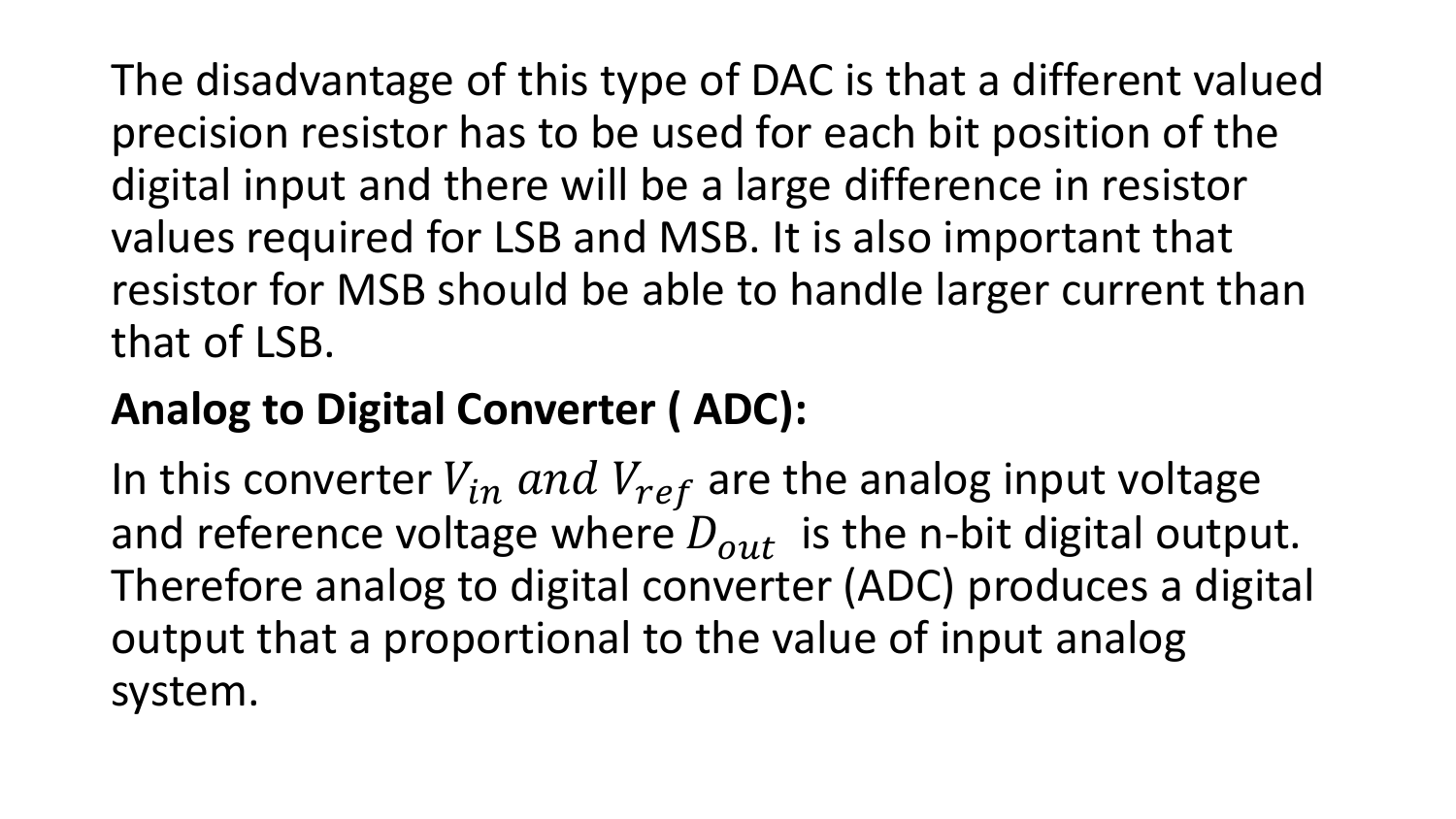For ADC converter signals are represented as

$$
V_{ref}(D_0 2^{-n} + D_1 2^{-(n-1)} \dots + D_{n-1} 2^{-1}) = V_{in}
$$
  
Here  $D_0$  is a binary digit 1 or 0 and LSB and  $D_{n-1}$  is the MSB.

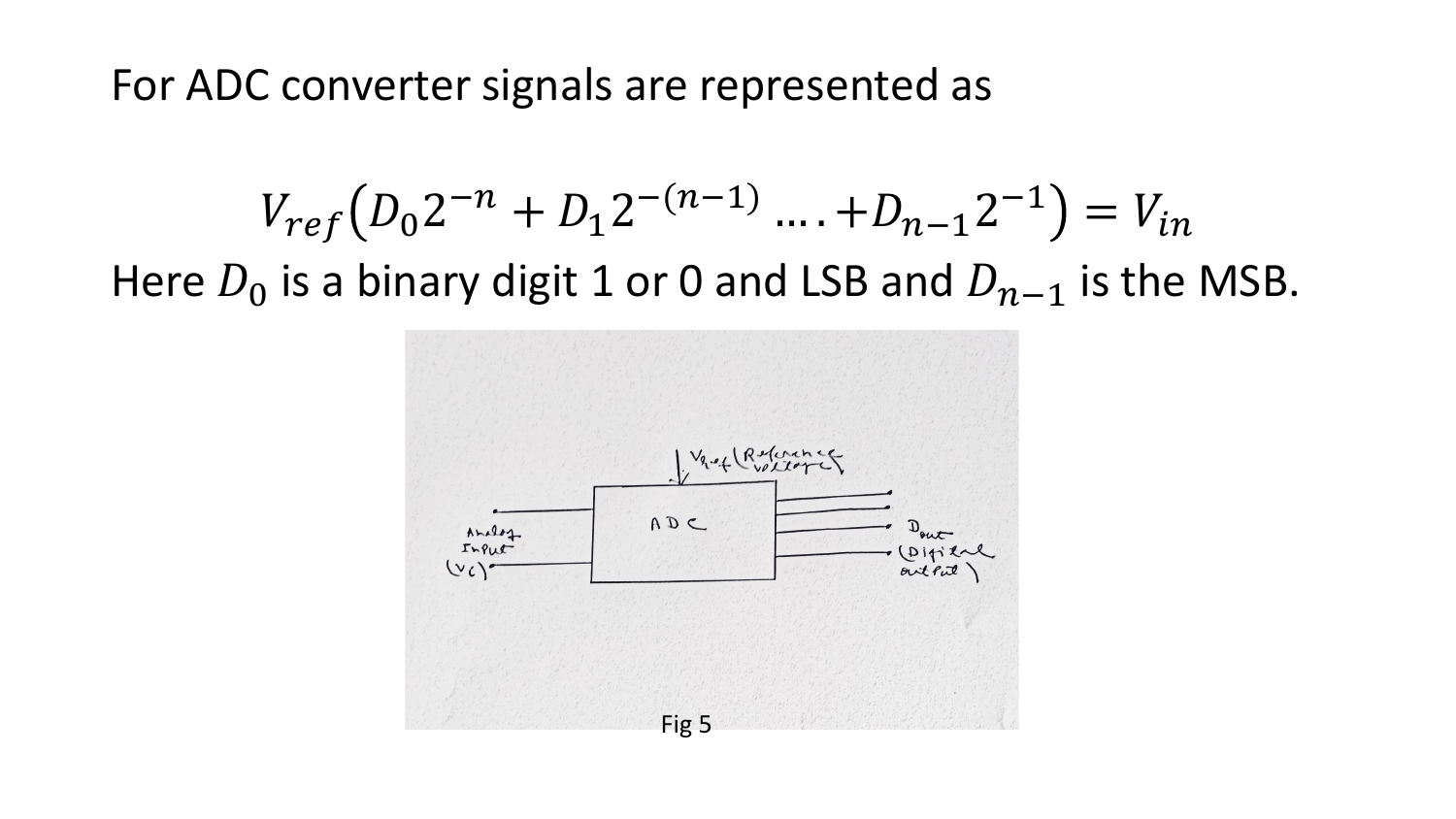Here  $D_0$  is a binary digit 1 or 0 and LSB bit and  $D_{n-1}$  is the MSB. The process of analog to digital conversion is also called quantization. This process is more complex and time consuming as compared to digital to analog conversion. Again in this process there is loss of some information which is called **quantization error** or **quantization noise**.

## **Successive Approximation Conversion(SAC)**:

In this method there are some advantages like it has much shorter conversion. Time than that other type. Again it has a fixed conversion time which does not depend on the value of the analog input.

It consists of a DAC , an output register, a comparator and control logic.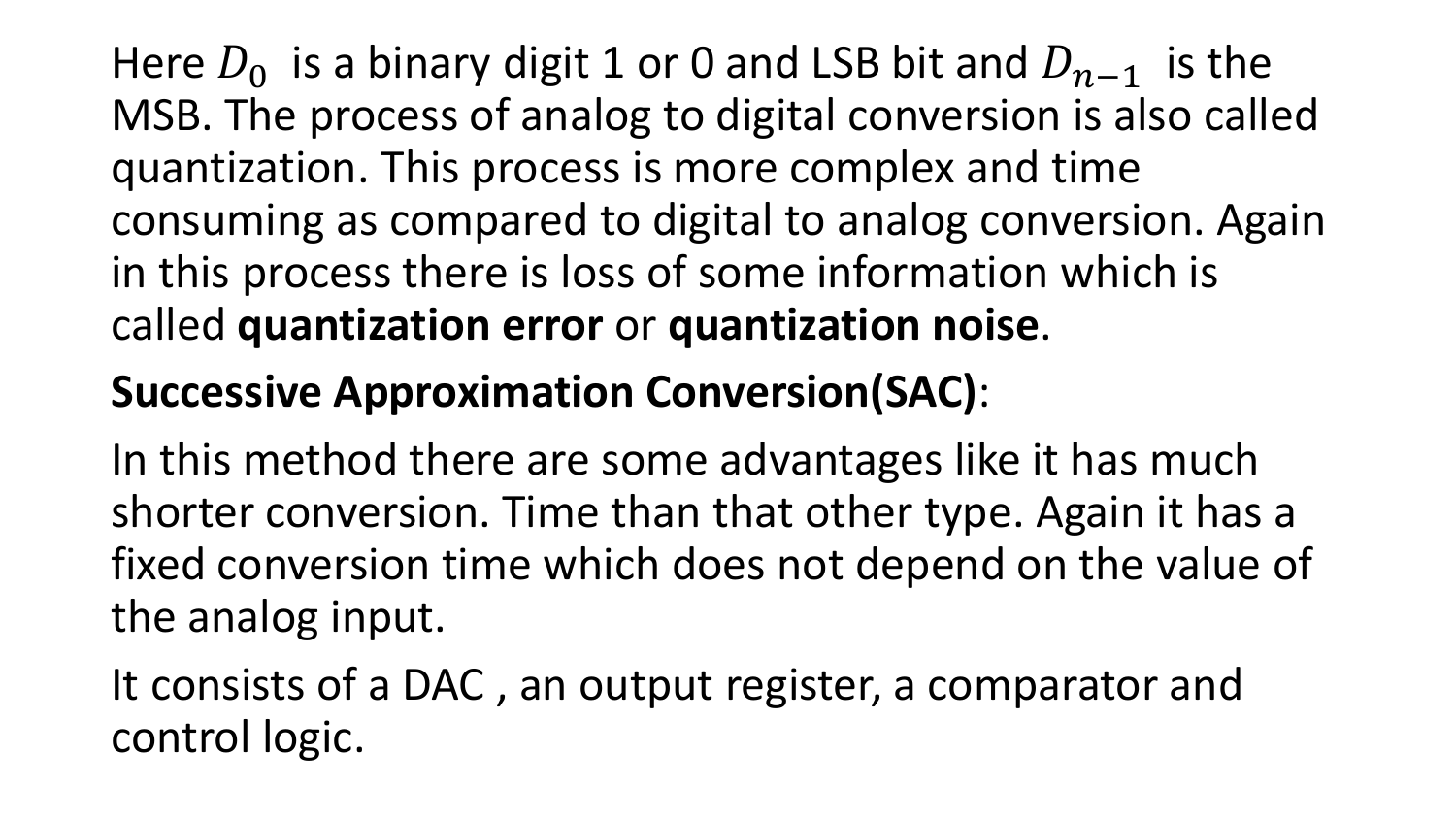At first the bits of DAC are enabled one at a time starting with MSB. As each bit is enabled, the comparator produces an output that indicates whether the input voltage is greater than or less than the output of DAC is  $V_{ref}$ .



Fig 6